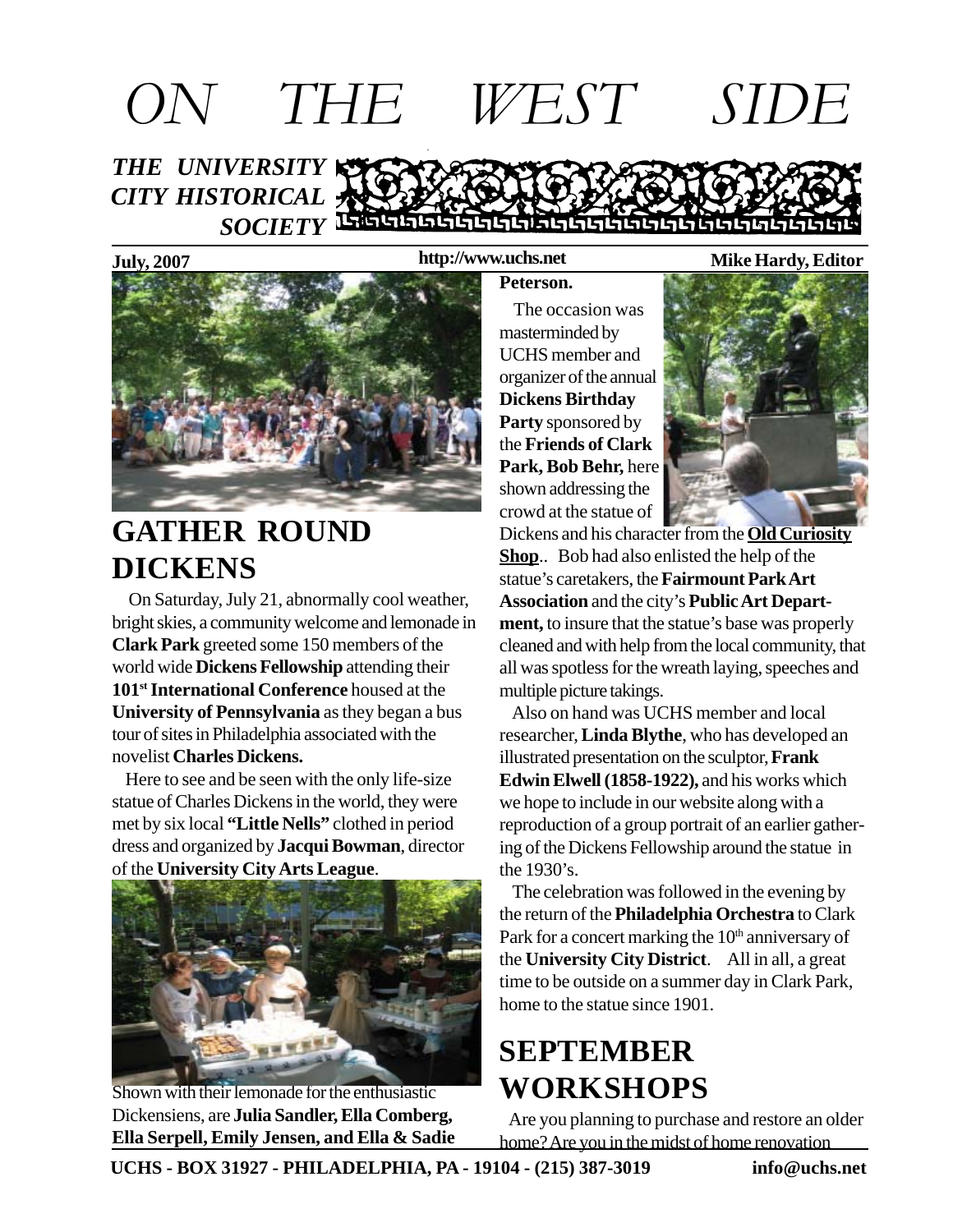looking for great how-to information? The **Preservation Alliance for Greater Philadelphia** is pleased to announce two upcoming series of workshops in September for owners, and aspiring owners, of older and historic homes. Attendees will have the opportunity to learn about the best practices for renovation of older and historic homes, as well as great hands-on demonstrations of maintenance and restoration techniques. These popular programs are free and open to the public, but seating is limited and reservations are required. The workshops are presented in collaboration with the **Fairmount Park Historic Preservation Trust, Cliveden of the National Trust, Chestnut Hill Historical Society, Germantown Historical Society, Historic Germantown Preserved** and **University City Historical Society.**

#### **"HANDS ON" WORKSHOPS IN WEST FAIRMOUNT PARK, Tuesdays at 6:00 pm**

**Windows** - Tuesday, September 4 **Masonry,Pointing** - Tuesday, September 11 **Roofing** - Tuesday, September 18 **Wood Repair** - Tuesday, September 25

### **Hands-On Workshops Location: The Sheep Barn, Fairmount Park Historic Preservation Trust, Inc., 2020 Chamounix Drive, West Fairmount Park** (For directions contact the Preservation Alliance, or visit www.preservationalliance.com)

### **LECTURE WORKSHOPS AT CLIVEDEN Wednesdays at 7 pm**

**Roofing** -Wednesday September 5 **Masonry, Pointing** -Wednesday, September 12 **Window Sash Repair** -Wednesday, September 19 **Energy Efficiency** -Wednesday, September 26

#### **Lecture Workshops Location: Cliveden, 6401 Germantown Avenue**

(Workshops at carriage house: enter property through the gate at Cliveden and Morton Streets)

 To reserve a space, or for more information, please contact **Patrick Hauck, Director, Neighborhood Preservation Programs,** at 215-546- 1146 x4 or patrick@preservationalliance.com.

# **NEED HELP? THINK TAP**

 This is the second year that UCHS is contracting with the **Community Design Collaborative (CDC)** to offer **UCHS's TAP (Technical Assistance Program)** to owners of older properties who are considering exterior work on their historic homes. Not sure what the work could or should look like? Not sure what you can or should do and who might be best at the jobs? Looking for ideas for special materials and suppliers?

 This fall UCHS members will have the opportunity to apply for two hours of personal consultation from design professionals (architects, landscape architects, preservationists, etc) who will inspect your property and discuss rehabilitation options.

 **The Community Design Collaborative (CDC)** of the local chapter of the **American Institute of Architects (AIA)**. The program will require an application submitted to UCHS, along with supporting photos. Applications will be made available later this fall. If you are one of those chosen to receive services, you will be invited to one of the two **Design Days** in the fall where homeowners can consult with CDC pro-bono design professionals. The date of **UCHS's Design Days** will be announced later; so start thinking now about your repair needs now!

 Unfortunately, the number of properties to receive these services this year is limited by the number in the volunteer pool and only UCHS members are eligible to apply. If you know of someone who would be interested in this opportunity and are not a member, encourage them to join! Those selected from the applications received will be asked to pay a small fee for the services.

 Additional information can be obtained by emailing UCHS at info@uchs.net or (215) 387-3019.

# **AND, HPRP**

 For both exterior repairs and restorations, if you are a low- or moderate-income homeowner and your residential property is in a historic district (check out "historic districts" at www.uchs.net), you can qualify for the **Historic Properties Repair Program**, administered by the **Preservation**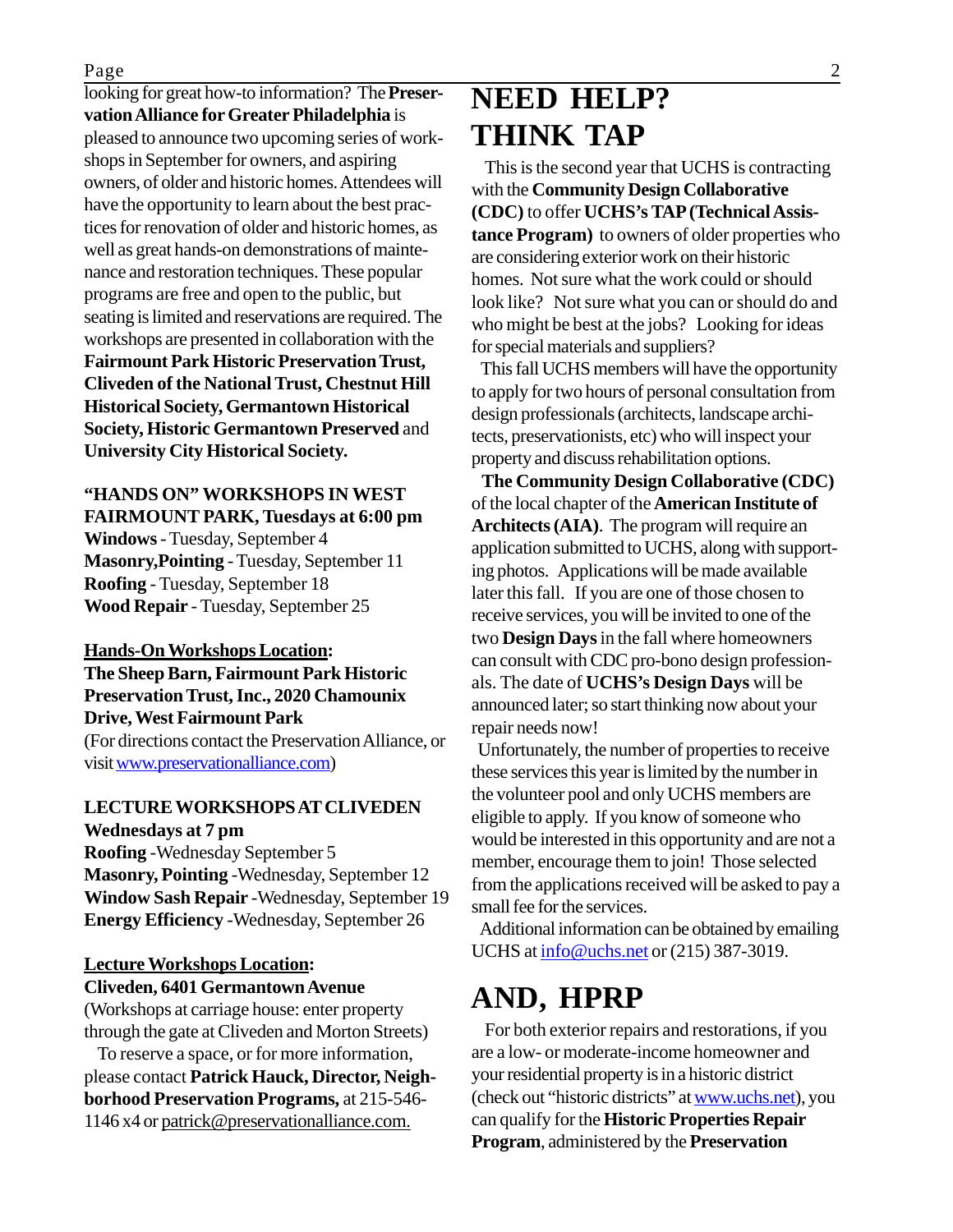**Alliance** (more info at www.uchs.net) as well. If not, pass the word on to someone who might benefit from this special grant opportunity supporting historic properties in the city.

# **BOARD ELECTIONS**

 to **UCHS Board of Governors** are open to all UCHS member households using the ballot included in this newsletter. In addition to those veteran board members returning for another three year term, new members agreeing to fill positions of other lengths are **Judy Lamirand**, a graphic artist and active **Cedar Park Neighbor**, who lives at **4926 Cedar Avenue; Mo Phillips,** long time resident and history buff, at **4505 Regent Street**; **Maria Recio**, new homeowner and enthusiastic preservationist, at **4815 Trinity Place** and **Mark Wagenveld**, active in **Spruce Hill** and recent award winner for his porch restoration at **4308/10 Osage Avenue.**

 All deserve your support by returning to UCHS the enclosed postcard/ballot marked for each by August 15, 2007 using a 25 cent stamp.

# **OLD HOUSE SOLUTIONS**

 Many common problems and questions about restoration of older houses can be found in the back issues of the *Old House Journal* which UCHS member, **Sylvia Elias**, recently presented to the society. UCHS now has a complete run of the Old House Journal from 1975 thru the first half of 2004 that may be consulted by old house owners by contacting UCHS. Additional donations to fill in the blanks before and after the dates above have been and continue to be welcomed.

## **TOUR THE TREES**

 For a guided ramble through **The Woodlands'** significant tree collection on Thursday, August 2, 2007, 5:30 p.m. to 7:30 p.m.beginning at **Woodlands' Mansion, 4000 Woodland Ave**, \$20 per person or \$15 for **Bartram's Garden** members.

This tour will provide background on The Wood-

lands' horticultural history and connections between **Bartram** and **Hamilton** and profile select specimens in a 750-tree arboretum planted by the **Woodlands Cemetery Company** after 1840. **Joel Fry, Curator and Archaeologist, Bartram's Garden,** and **Ken LeRoy, Certified Arborist, LeRoy Tree and Landscape Care**, will lead the walk through the cemetery grounds. Included are a light reception in the mansion and presentation of recent preservation projects at The Woodlands by **Jean Wolf, Executive Director.**



### **BOAT/KAYAK TOURS**

 Enjoy round-trip **Schulykill River Boat Tours** from the **Bartram Dock** at **Bartram's Garden** for a **"Secrets of the Schuylkill"** cruise - a one-hour fun and fact-filled tour aboard the **River Loop** highlighting the past, present, and future of **Philadelphia's Hidden River**. Before or after your cruise, stroll through America's oldest botanic garden, tour the **National Historic Landmark Bartram House**, or stop in the **Museum Shop** for soft drinks, snacks, kid-priced wares, books and gift items. Free parking and admission to grounds. Guided tour of Bartram House, \$5.

 **OR**, hop in a kayak at the **Walnut Street Dock** and paddle downriver to Bartram's Garden. Disembark and enjoy a tour of the National Historic Landmark Bartram House and the botanic garden and a boxed lunch from **Walnut Bridge Coffee House** before paddling back to Walnut Street. Ticket price includes lesson, guided tour, equipment rental, lunch and Bartram House tour. Moderate to heavy exertion level. But you will need to purchase tickets in advance. For a full list of tours and tickets until November, 2007, including some summer kayak tours, go to www.bartramsgarden.org.